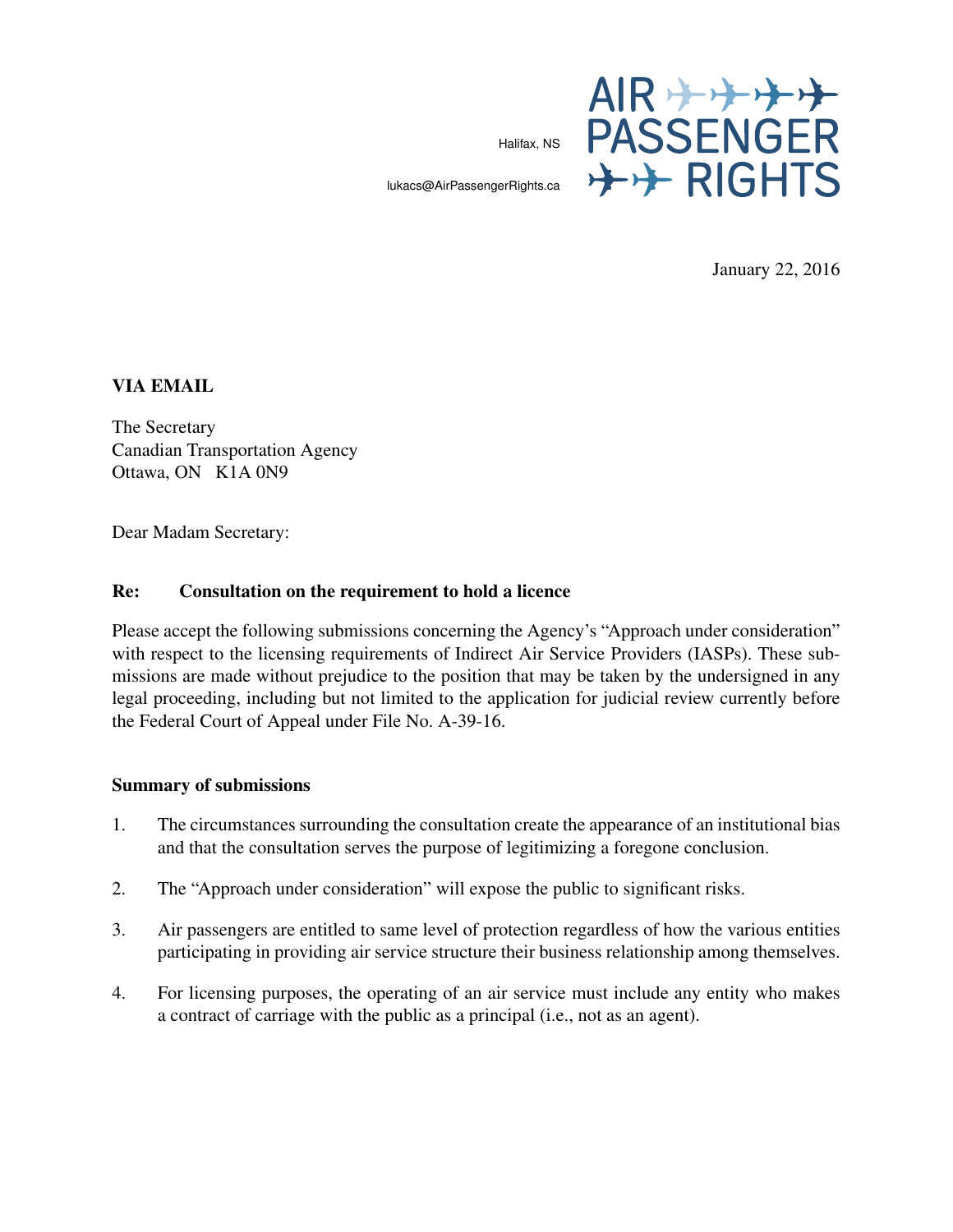### I. Concerns about the integrity of the consultation

### (a) Commenced for the benefit of a specific business

The email of the Secretary of the Agency, dated January 19, 2016, shows that the present consultation was initiated for the sake of a specific Indirect Air Service Provider:

[...] in the context of the emergence of this new business model and a discussion between the Panel assigned to the NewLeaf matter and Agency staff, the Panel instructed staff to conduct broad consultations with industry as expeditiously as possible to inform the Agency's consideration of this new model.

### (b) Not a new business model

The reference to a "new business model" is disingenuous. As the Agency's own announcement concerning the consultation confirms, Indirect Air Service Providers have existed and been regulated in Canada for at least 20 years, since 1996:

The Agency's current approach to determining which person is operating a domestic air service originated from its 1996 Greyhound Decision and requires the person with commercial control to hold the licence, irrespective of whether the person operates any aircraft. As of December 1, 2015, 16 persons that did not operate any aircraft held licences providing them the authority to operate domestic air services.

### (c) Foregone conclusion

The January 19, 2016 email of the Secretary of the Agency goes on to confirm that:

At this same meeting, the Agency Chair, acting in his capacity as CEO, also instructed staff to not seek a licence application from NewLeaf and other companies like it pending the completion of this consultation and the issuance of an Agency decision on the issue, provided they met three criteria.

Subsequent emails dated January 20-21, 2016 from the Secretary of the Agency also confirm that:

- the meeting in question took place on October 29, 2015, some two months before the present consultation was announced;
- the Agency Chair gave his instructions verbally, without making any order or decision, or any documentation, such as minutes.

These circumstances have created the appearance of an institutional bias and that the consultation serves the purpose of giving an air of legitimacy to a foregone conclusion to unlawfully exclude a specific business from the statutory requirement of holding a licence.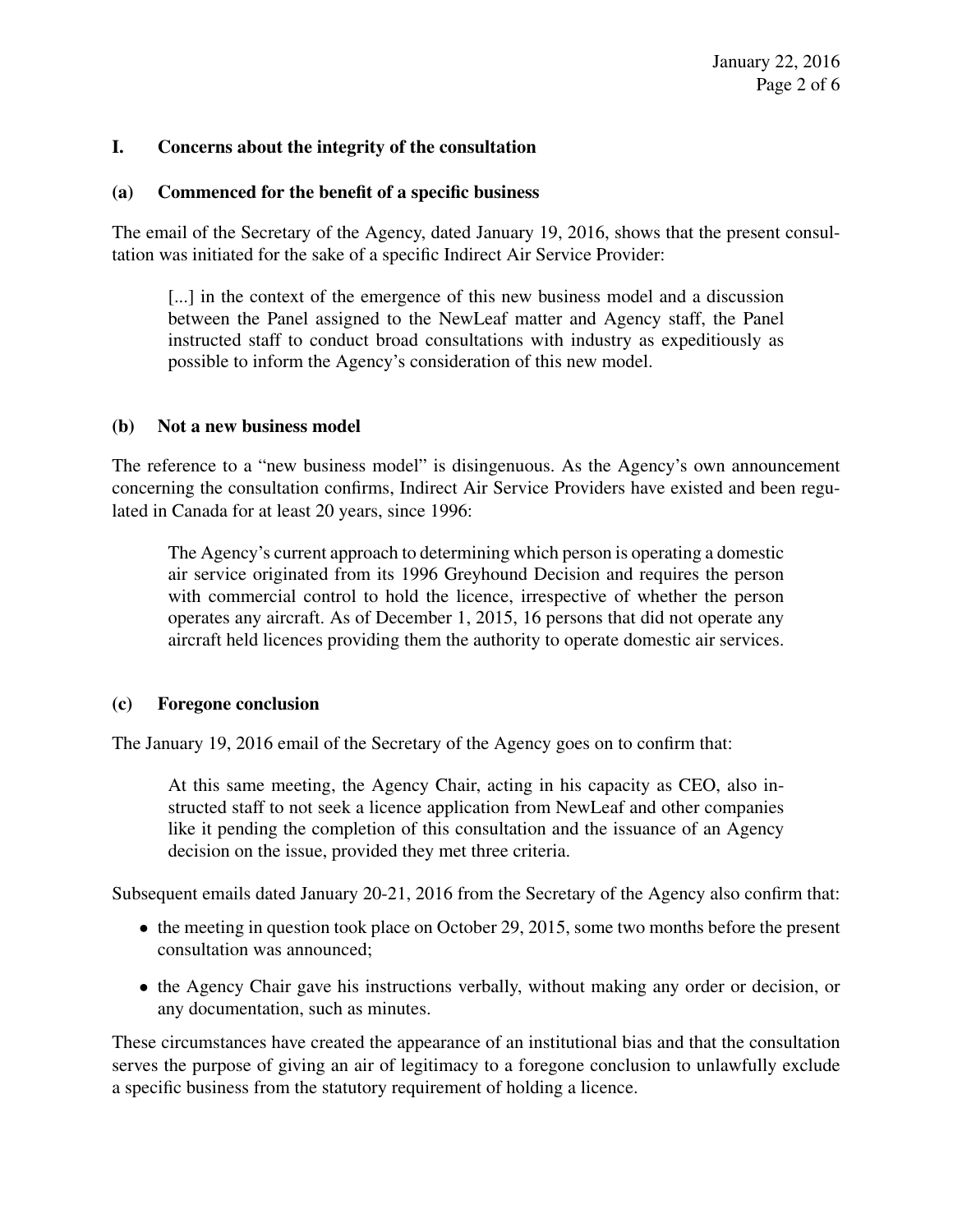### II. Licensing and tariff requirements are to protect consumers

In enacting the *Canada Transportation Act*, S.C. 1996, c. 10 ("*CTA*"), Parliament imposed a scheme for the economic regulation of air service, which is defined in s. 55 as:

"air service" means a service, provided by means of an aircraft, that is publicly available for the transportation of passengers or goods, or both;

This regulatory scheme establishes commercial standards and consumer protection measures that regulate the contractual relationship between the consumer and the air service provider. The commercial standards and consumer protection measures are implemented through the statutory requirement that operating an air service requires a licence issued under the *CTA* (s. 57(a)) and the conditions for obtaining and maintaining such a licence (ss. 61 and 69).

## (a) Financial fitness (s. 61(a)(iv)): SkyGreece problem

Everyone who seeks to obtain a licence to operate domestic air service (i.e., within Canada) must prove that they have the funds necessary to cover the start-up costs and the operating and overhead costs for a 90-day period of operation of the air service (s. 8.1 of the *Air Transportation Regulations*).

The purpose of this requirement is to prevent a SkyGreece-like scenario, where flights are cancelled due to insolvency of the airline, and passengers who already paid for their tickets are left stranded and fending on their own to get to their destinations.

# (b) Liability insurance coverage (s. 57(c)): Lac-Mégantic insurance issue

The holder of a licence must obtain and maintain a liability insurance that covers injury to or death of passengers in the amount of CAD\$300,000 times the number of seats on its aircraft used for the air service.

The purpose of this requirement is to prevent a situation similar to what happened following the Lac-Mégantic railway disaster, where the claims arising from a disaster force the company into bankruptcy, leaving passengers or their estates without a remedy.

It is worth noting that Parliament considered this requirement so important that it chose to explicitly withhold from the Agency the power to give an exemption from it (s. 80(2) of the *CTA*).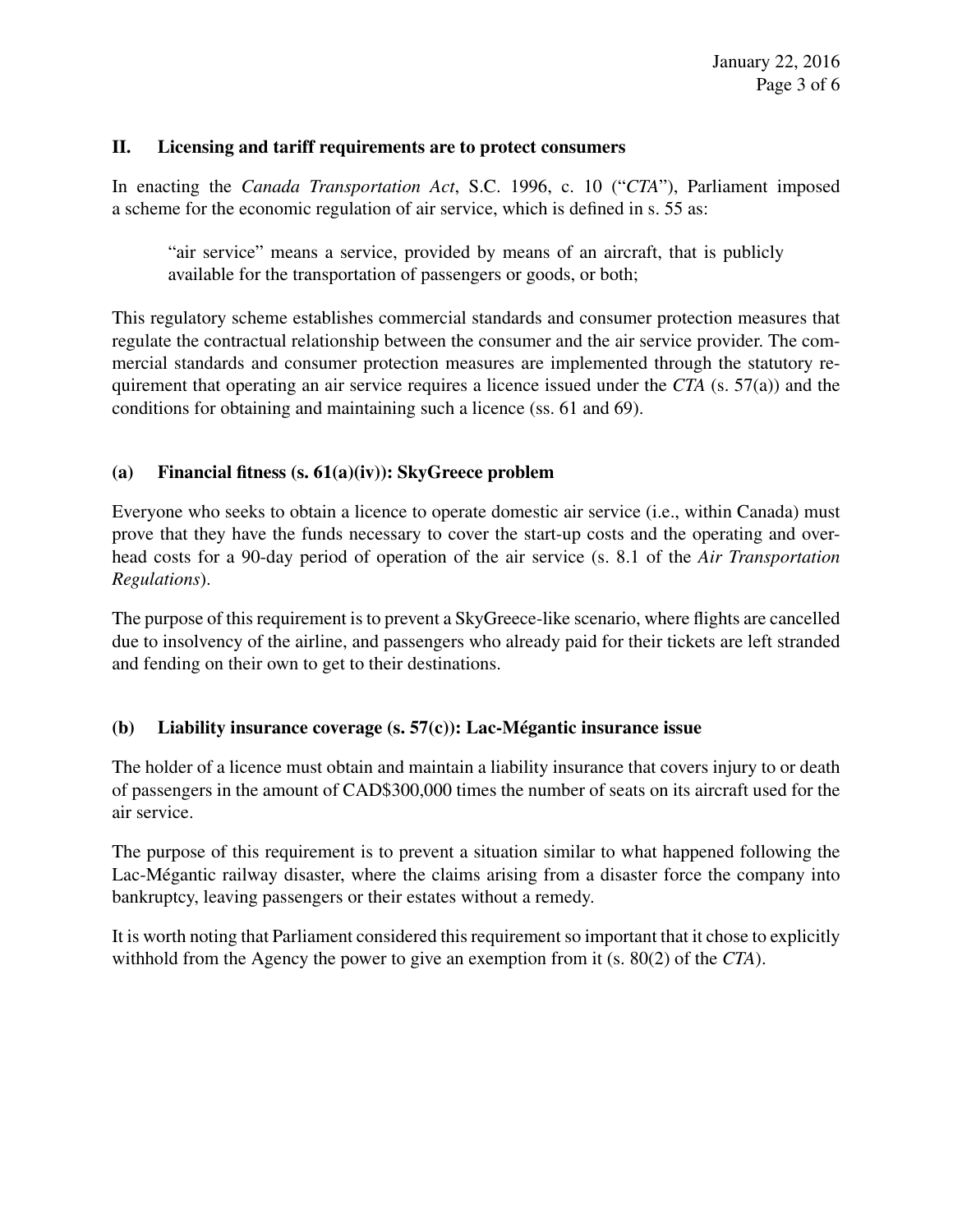## (c) Establishing and publishing a tariff (ss. 67, 67.1, and 67.2)

The holder of a licence for domestic air service is required to establish and publish a tariff setting out the terms and conditions of the service with respect to a prescribed list of core issues, including overbooking, delay, and cancellation of flights (s. 107 of the *ATR*). The tariff is the contract of carriage between the consumers and the licence holder. The terms and conditions in the tariff must be just and reasonable, and can be reviewed and enforced by the Agency.

These measures recognize the imbalance in the bargaining powers of consumers and air service providers, and that the contract of carriage is by its nature a contract of adhesion. The purpose of these measures is to ensure that air service providers do not unilaterally impose on passengers unfair terms and conditions, and to eliminate any doubt as to the rights of the passengers vis-à-vis the air service provider.

## III. The "Approach under consideration" will expose the public to significant risks

As the Agency correctly acknowledged in its consultation announcement, not requiring IASPs to hold a licence removes all the protection that Parliament gave and intended to give to passengers:

Indirect Air Service Providers would not normally be required to hold a licence to sell air services directly to the public, as long as they charter licenced air carriers to operate the flights. This would apply to the operation of domestic and international air services. As these providers would not be subject to the licensing requirements, contracts they enter into with the public would not be subject to tariff protection, nor would they be subject to the financial and Canadian ownership requirements.

# [Emphasis added.]

The main source of the risks identified below is that in the case of an IASP, the contract of carriage is between the IASP and the passenger. The entity who provides the aircraft and the crew is not a party to the contact, and has no contractual obligations to the passengers; the operator of the aircraft and crew has contractual obligations only to the IASP.

1. Without the financial fitness requirements, there is a risk that the IASP lacks the financial means necessary to operate the flights on which tickets were sold (i.e., to pay for the rental of the aircraft and crew).

If the IASP becomes insolvent, the operator of the aircraft and crew can and will refuse to provide its services to the IASP. The passengers have no recourse against the aircraft operator, because they have no contract with it—their contract is with the IASP.

Thus, in such a scenario, passengers would be left stranded and would have to pay again for transportation to their respective destinations.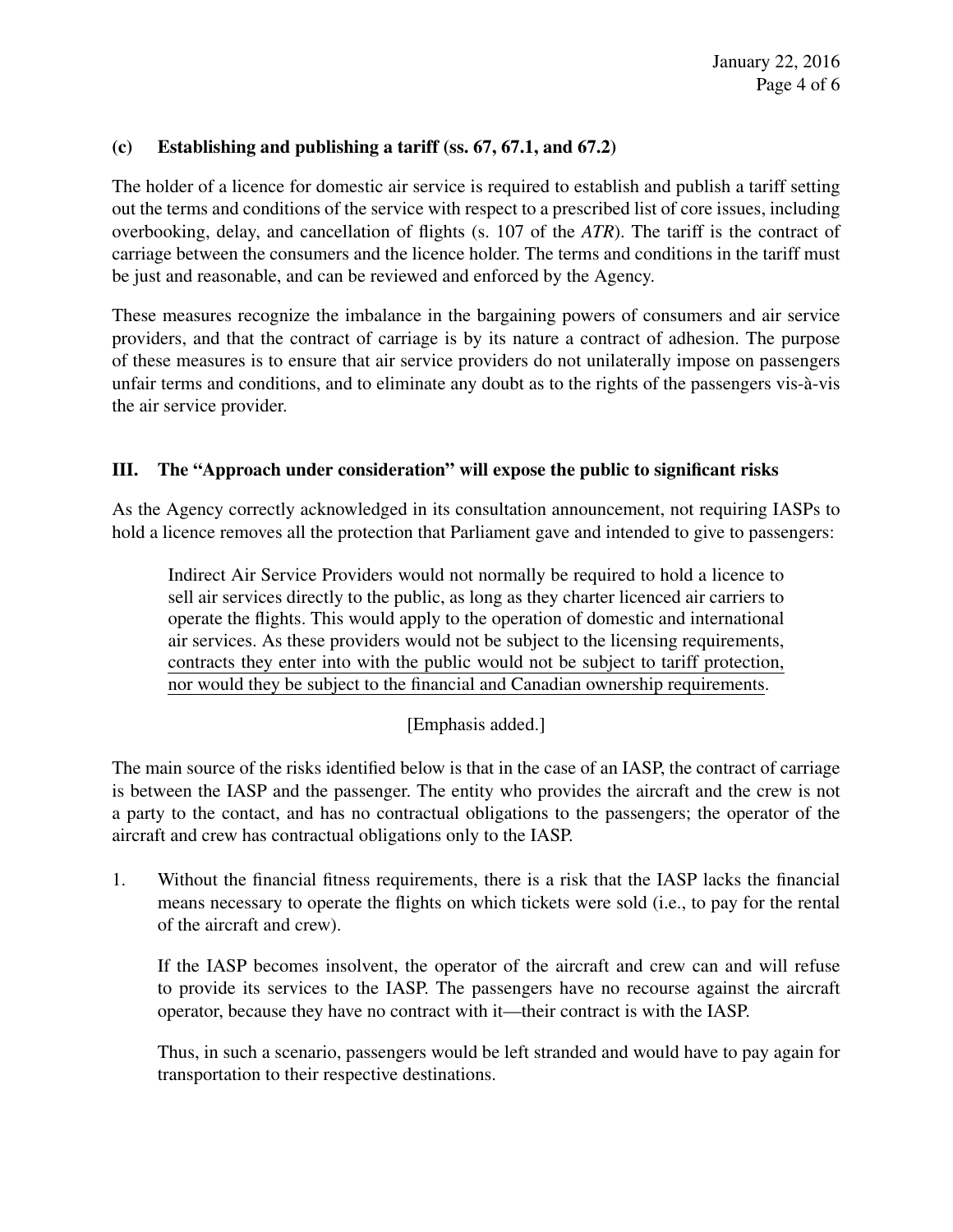2. Without the insurance coverage requirements, there is a risk that the IASP is unable to meet its liabilities in the case of a disaster (as happened in the case of the Lac-Mégantic rail disaster).

While the IASP may be liable to the passengers for damages based on the contract of carriage, the aircraft operator's liability is limited to tort law (negligence). Consequently, the liability insurance that the aircraft operator is required to hold as a licence holder is of no help to the passengers or their estates, who may have valid claims only against the IASP.

3. Without the minimal protection that the terms of a tariff may offer, there is a risk that passengers are left with no effective remedy if their flight is overbooked, delayed, or cancelled, or if their baggage is damaged.

As the Agency correctly noted, the contractual relationship between the IASP and the passengers would not be subject to the protection that the tariff system offers, and the fact that the aircraft operator has a tariff will be of no assistance to passengers in asserting any rights for overbooked, delayed, or cancelled flights, or for baggage-related claims.

These examples demonstrate that requiring only the entity that operates the aircraft and provides the crew to hold a licence defeats the consumer protection measures that Parliament chose to put in place, and thus defeats the purpose of the regulatory scheme.

## Higher risk in domestic air service

In the context of liability and recourse of passengers, there is a crucial difference between domestic and international air service in that the vast majority of international carriage is subject to the *Montreal Convention*, which has the force of law in Canada by virtue of the *Carriage by Air Act*.

The entire Chapter V of the *Montreal Convention*, entitled "Carriage by Air Performed by a Person other than the Contracting Carrier," is dedicated to addressing and eliminating issues of the abovenoted nature. Notably, Article 41 provides that the contracting carrier and the actual carrier are mutually liable for each other's acts and omissions. Thus, the operator of the aircraft and crew may well be liable to the passengers travelling internationally under the *Montreal Convention* without an actual contract between them.

In sharp contrast, the *Montreal Convention* does not apply to domestic carriage by air (although it has been recognized by the Agency as a persuasive source for determining the reasonableness of terms and conditions).

This difference underscores the need for the full protection of the licensing and tariff requirements for passengers who travel within Canada.